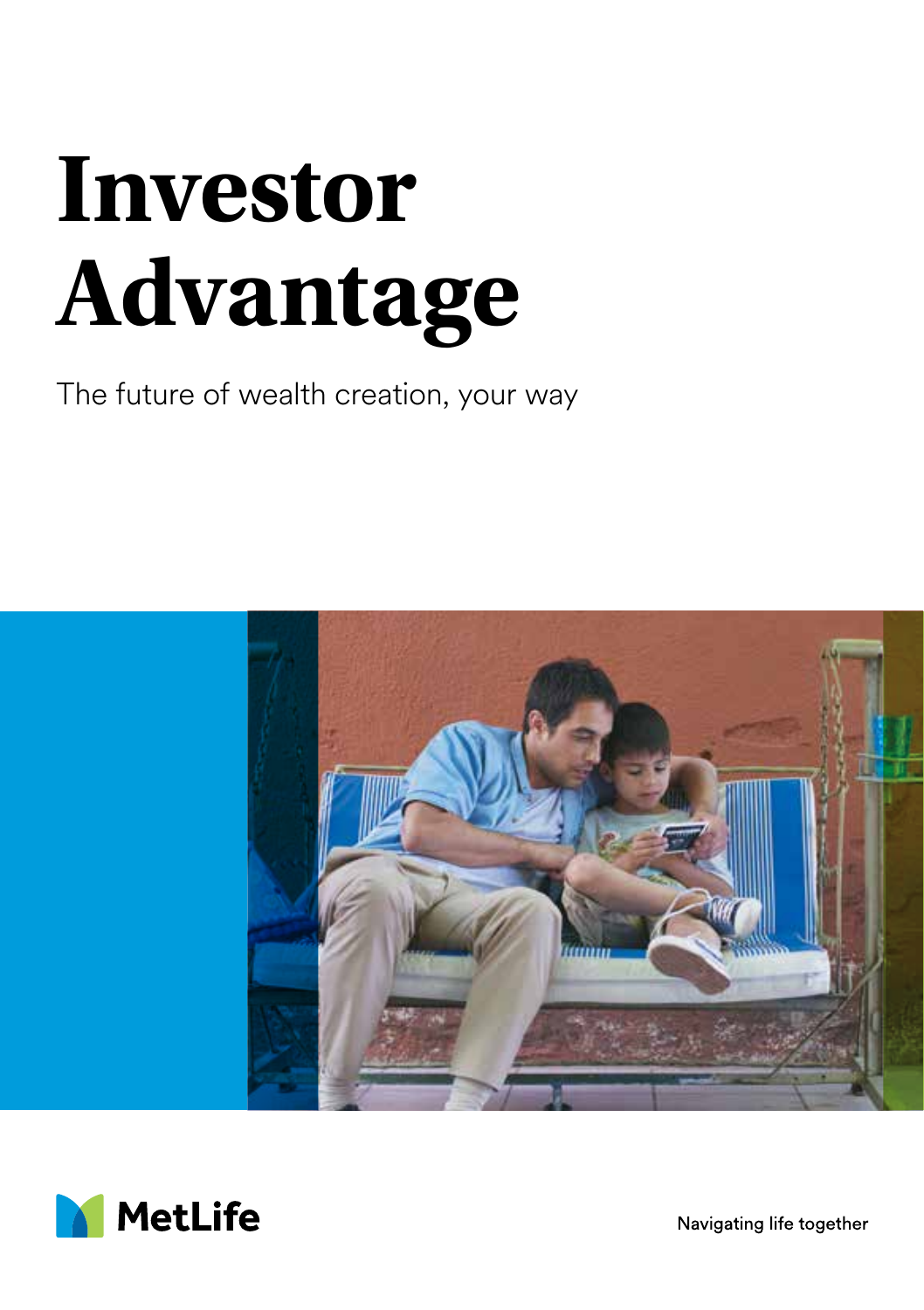**We understand that you have big plans for your future, so you need a plan that allows you to make short-term contributions and reap the benefits once you fulfill your goals.**

With **Investor Advantage**, we are offering you access to an investment opportunity that will help you **maximize** on your ability to set funds aside today for your goals in the future.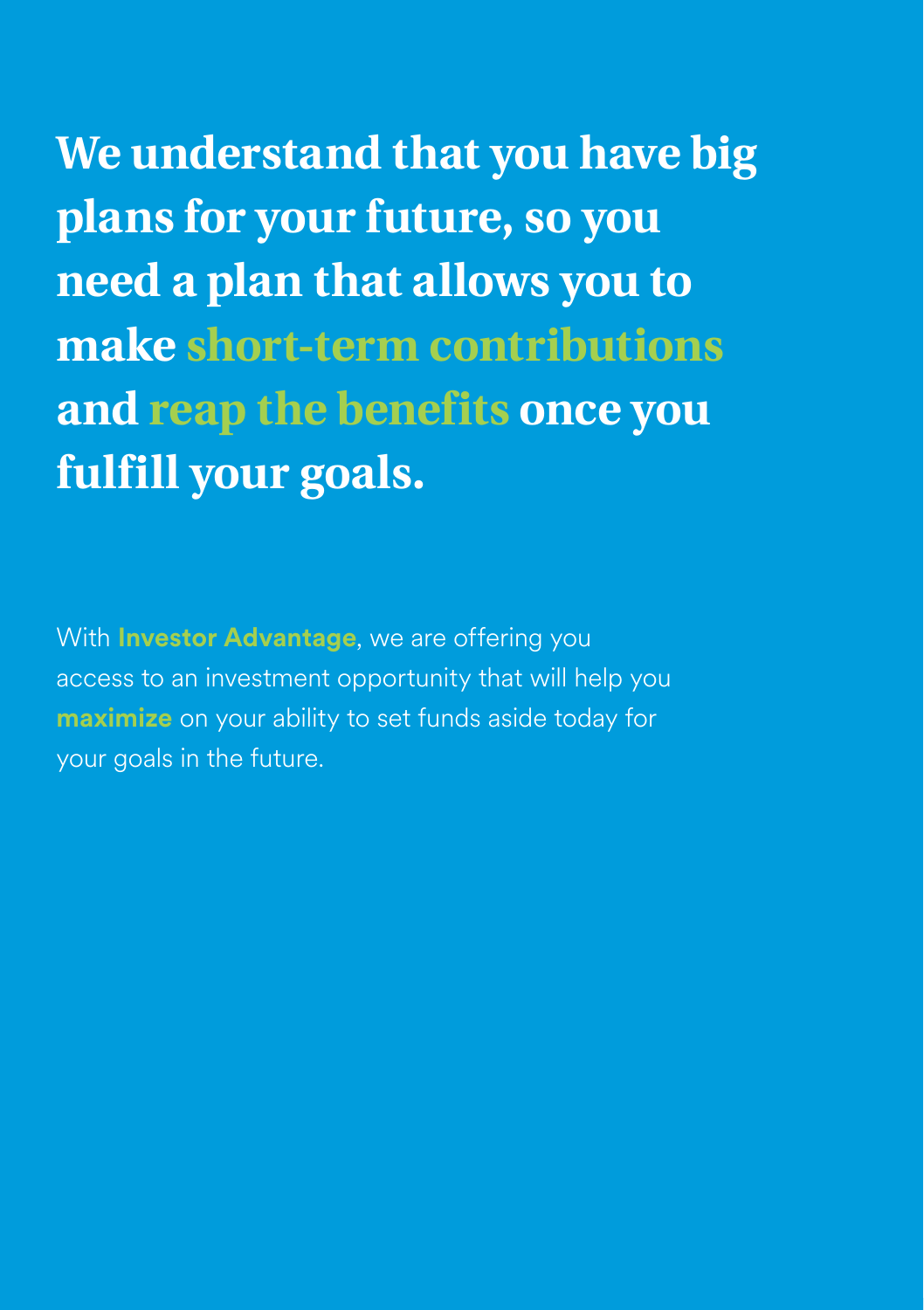## **Overview**

Investor Advantage is a savings and investment solution designed to put you in control of your financial future, giving you the opportunity to pay your premium over 1 year and continue to invest over time towards your wealth and accumulation goals. This plan is a perfect vehicle to convert bonuses, inheritance, profits from other investments or simply a parked savings amount into potential returns. It offers built-in health and wellness benefits, and can also be used as a capital investment solution for your small business.

#### **How the plan works**

**Choose** the premium amount that best suits your needs.



**Select your payment mode.** Payments can be made monthly or annually.



**Choose** your investment strategy to meet your goals and circumstances.

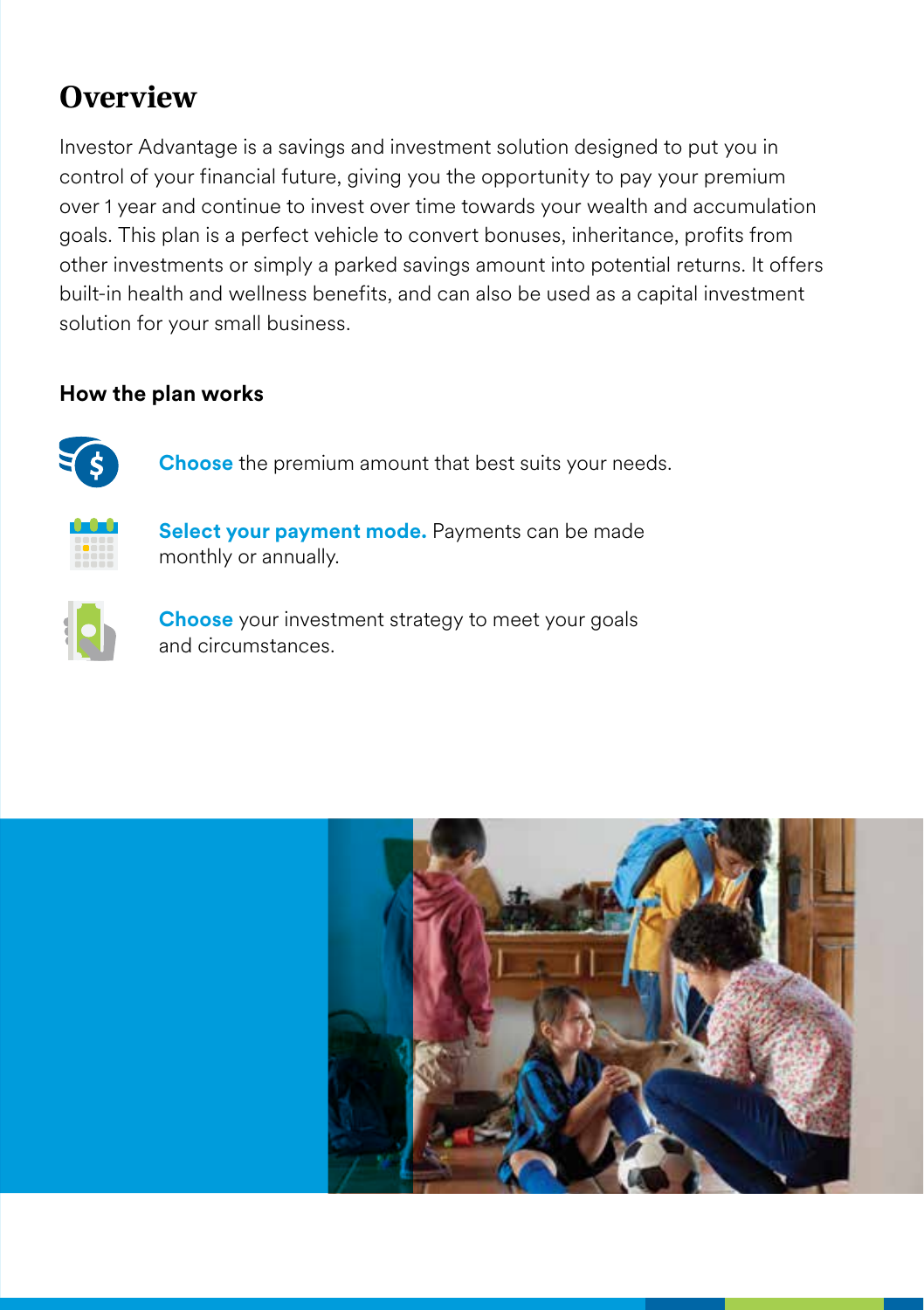## **Understanding what your plan offers; customizing your benefits**



**Built-in benefits:** Second medical opinion and MetLife discount card



Premium starts at **USD 30,000 a year**



**Short-term contribution**, long term investment: pay for 1 year and invest till age 95



Customise your plan with a choice of **3 investment** strategies



**Portable, Worldwide\* cover:** This plan will also cover you globally if you leave the UAE. *\*With the exception of sanctioned countries, and other T&Cs apply.*



**30-days free** look period



Up to **4 free partial** withdrawals per year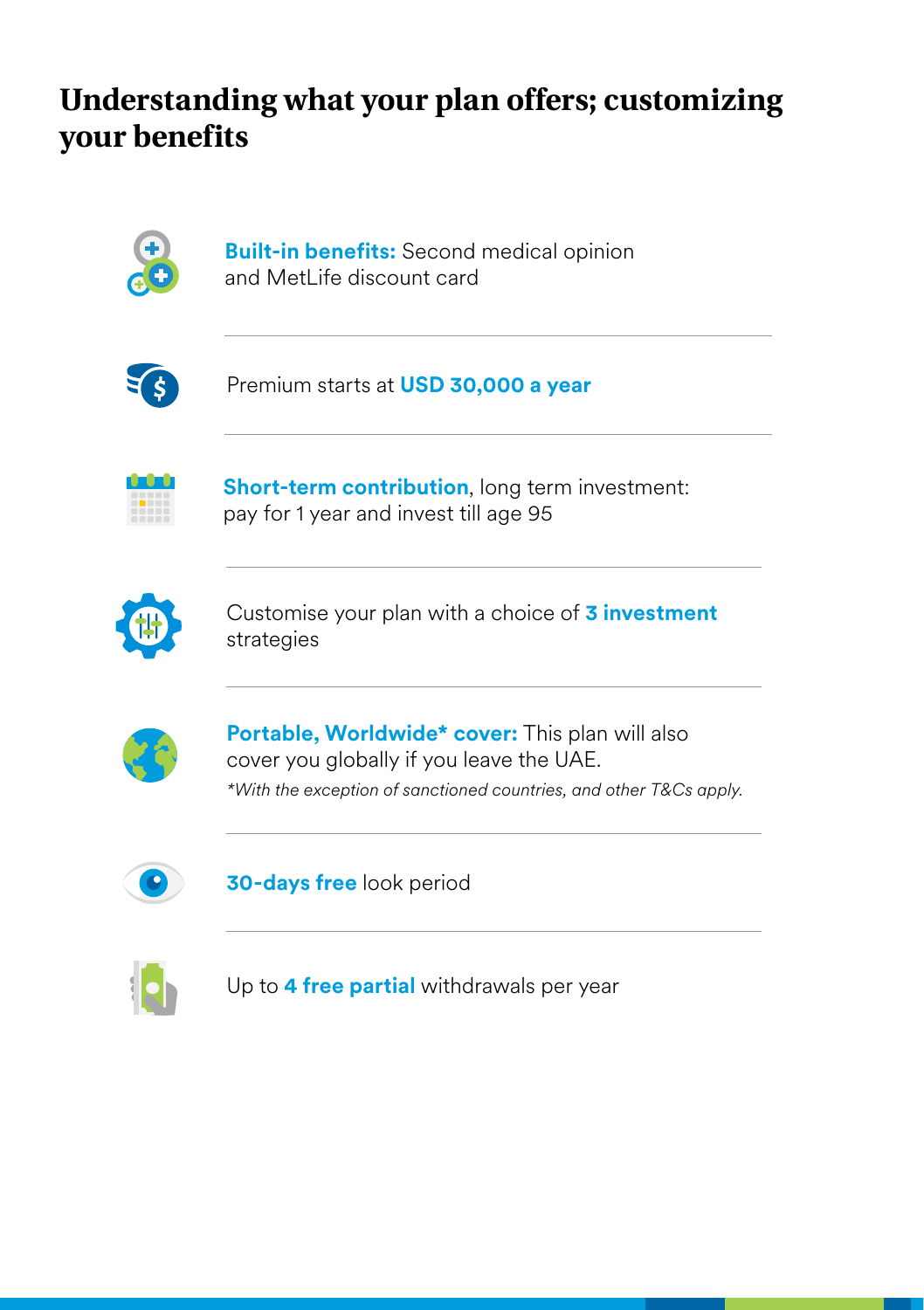# **Maximum Flexibility**

The beauty of Investor Advantage is your ability to tailor-make it to your changing circumstances. Therefore, to leverage favorable market conditions and protect your account value from potential market fluctuations, you have the ability to switch from one investment strategy to another at any time.

Depending on your risk appetite, you can choose to have your contributions allocated to one of our investment strategies: Conservative, Balanced or Aggressive.



You can also increase your contributions anytime during the plan.

*NOTE: The value of your investment portfolio is not guaranteed, and subject to actual fund performance.*

## **Easy access to one's investments**

While it's recommended to stay committed to the plan and allow your investments the time to grow, with Investor Advantage, you would be delighted with the ease by which you can access your money, should the need arise.

With Investor Advantage, you are entitled to four free partial withdrawals per year to help you cover unexpected expenses when you need to. Partial withdrawals are subject to Terms & Conditions and will reduce your account value.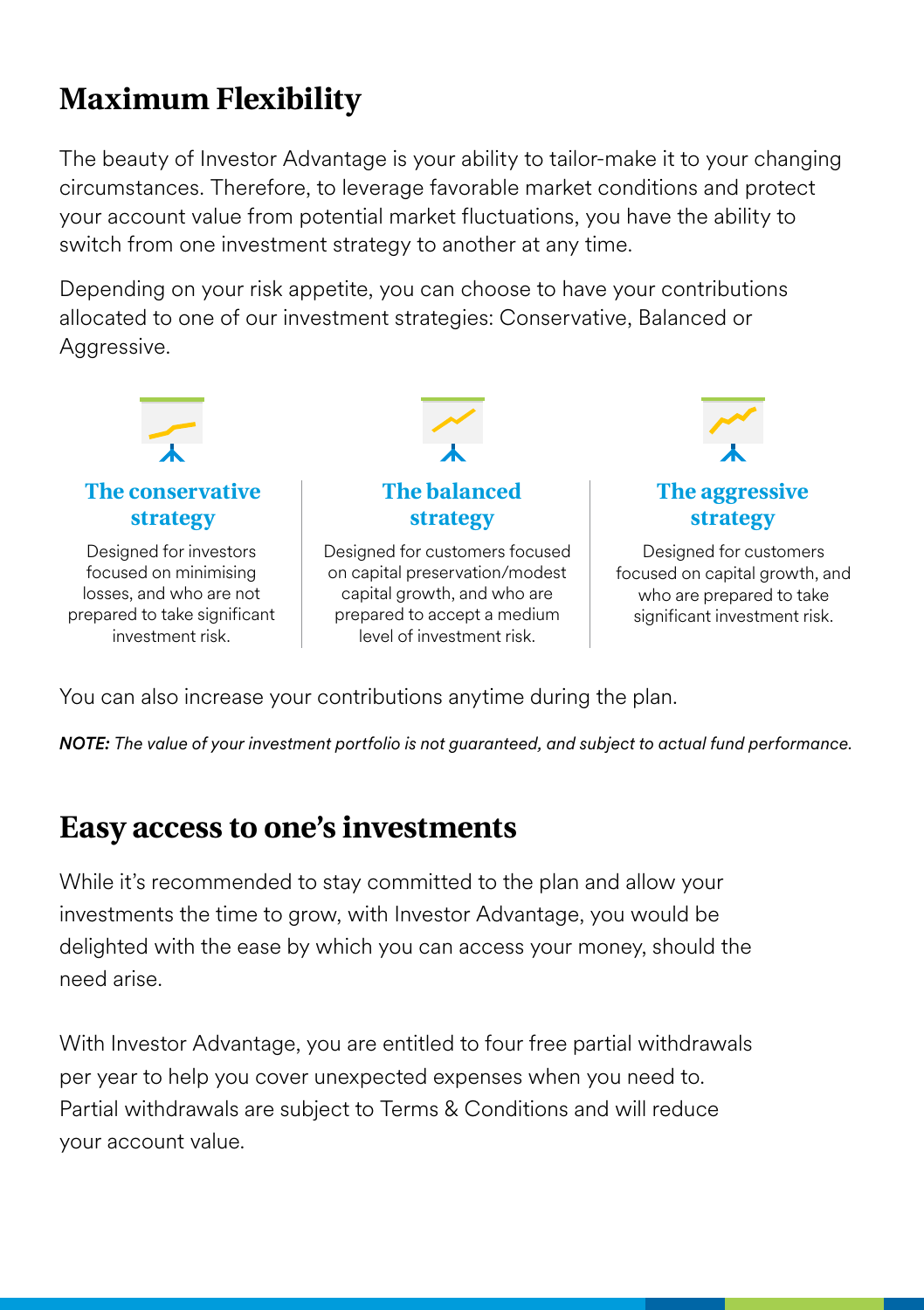# **Additional health benefits included**

In addition to taking care of your financial well-being, we want to help take care of your health too. This is why this plan offers you built-in benefits to support your health.

## **This plan provides you with built-in:**



#### **Second medical opinion**

Our second medical opinion provides access to renowned medical experts if diagnosed with a critical illness.



#### **MetLife discount card**

The MetLife discount card offers up to 30% exclusive discounts at specific medical providers in the UAE, including dental and optical treatments.

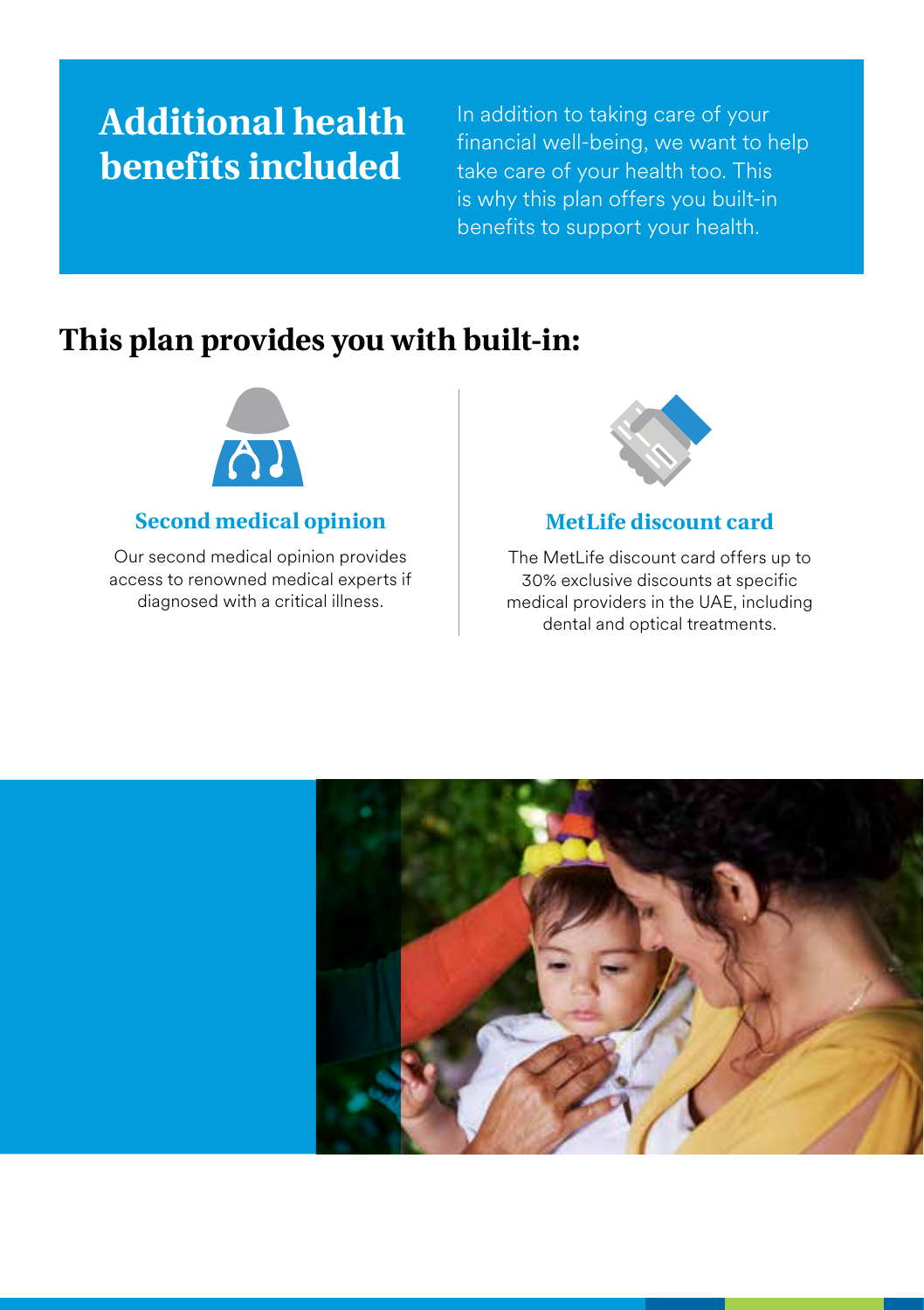# **The fine print: Additional plan details**

## **Plan Summary:**

|                              | <b>Plan Details</b>                                                          |
|------------------------------|------------------------------------------------------------------------------|
| Issue age                    | 1 month to 85 years                                                          |
| <b>Maturity age</b>          | 95 years                                                                     |
| <b>Contribution periods</b>  | Premium is payable for a fixed 1 year term                                   |
| Currency                     | <b>USD</b>                                                                   |
| Investment portfolio options | Conservative, balanced or aggressive                                         |
| Premium payment mode         | Monthly or Annually                                                          |
| Minimum annual premium       | USD 30,000                                                                   |
| Maximum annual premium       | USD 10,000,000                                                               |
| Loss of life benefit         | 101% of account value.                                                       |
| <b>Payout options</b>        | Lump sum                                                                     |
| <b>Partial withdrawals</b>   | 4 free partial withdrawals per year, subject to maximum<br>withdrawal limits |
| <b>Fund switching</b>        | Unlimited and free                                                           |

*Note: Premiums shown are inclusive of VAT tax.*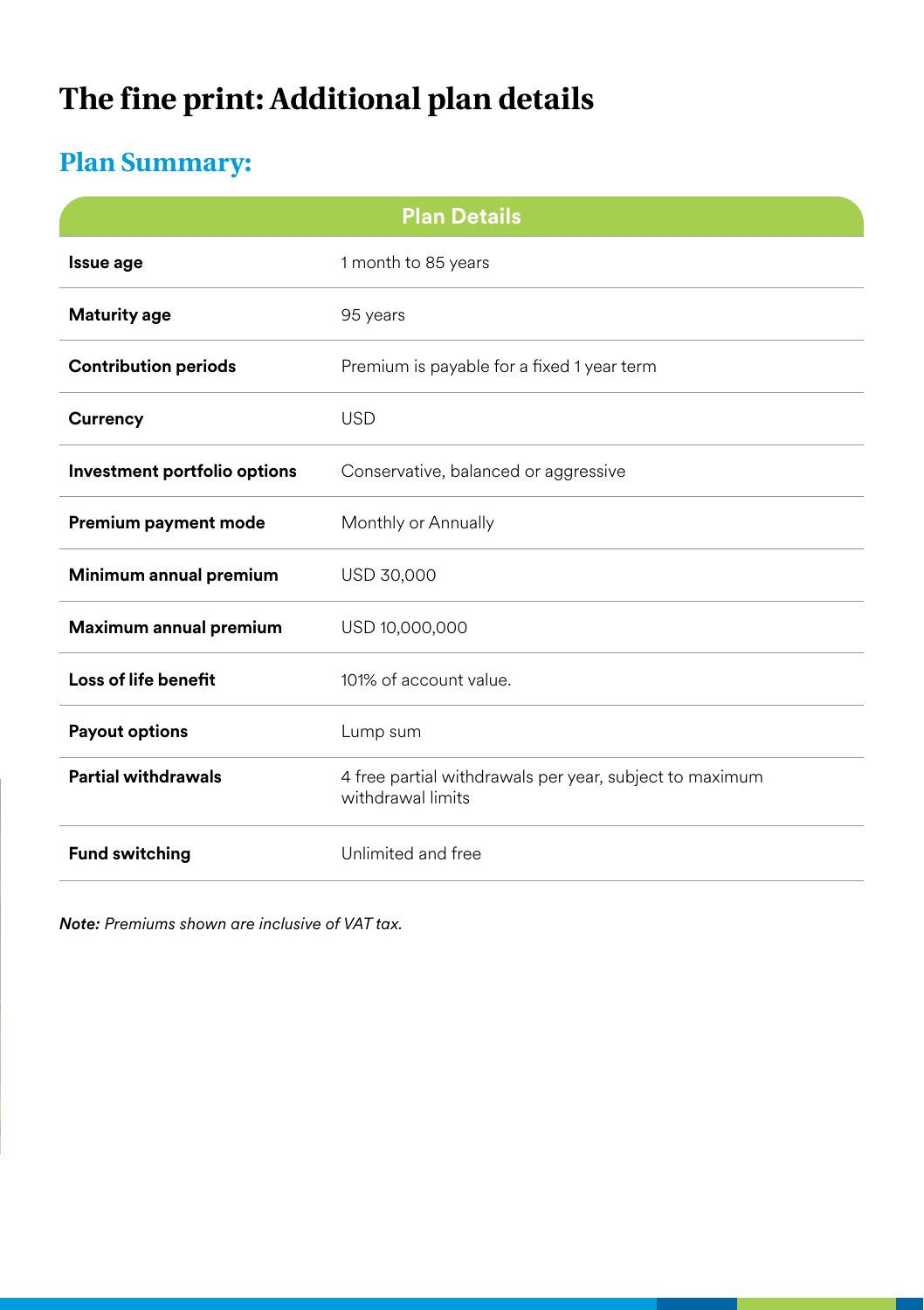

Our experience and superior standards demonstrate our commitment to paying claims quickly and fairly.

#### **We make customers' lives easier**

We're constantly working to make sure our customers have the right tools and personal support to submit and track a claim—quickly, conveniently, seamlessly.

#### **We go above and beyond**

We're not only committed to paying our claims; we're also passionate about helping customers prevent illness to further protect their wellbeing.

#### **We have proven experience**

We've been providing transparent, customer-centric insurance services to individuals and businesses across the Middle East since 1953.

For more information please visit [metlife.ae/claims](https://www.metlife.ae/claims/)

MetLife, Inc. (NYSE: MET), through its subsidiaries and affiliates ("MetLife"), is one of the world's leading financial services companies, providing insurance, annuities, employee benefits and asset management to help its individual and institutional customers navigate their changing world.

Founded in 1868, MetLife has operations in more than 40 countries and holds leading market positions in the United States, Japan, Latin America, Asia, Europe and the Middle East. For more information, visit **www.metlife.com**.

MetLife is a pioneer of life insurance with a presence of nearly 65 years in the Gulf. Through its branches, MetLife offers life, accident and health insurance along with retirement and savings products to individuals and corporations.

For more information, visit **www.metlife-gulf.com**.

Disclaimer: American Life Insurance Company is a MetLife, Inc. Company. This plan is underwritten by American Life Insurance Company (MetLife) and is subject at all times to the terms and conditions of the Plan, Policy and riders issued by MetLife. The information contained in this brochure is intended for general consumer understanding only and does not contain the full terms of the policy. Kindly refer to the policy document for the full terms and conditions.

MetLife will charge VAT on all UAE policies which are subject to value added tax ("VAT") in accordance with the provisions of UAE Federal Law No. (8) of 2017 on VAT.



Navigating life together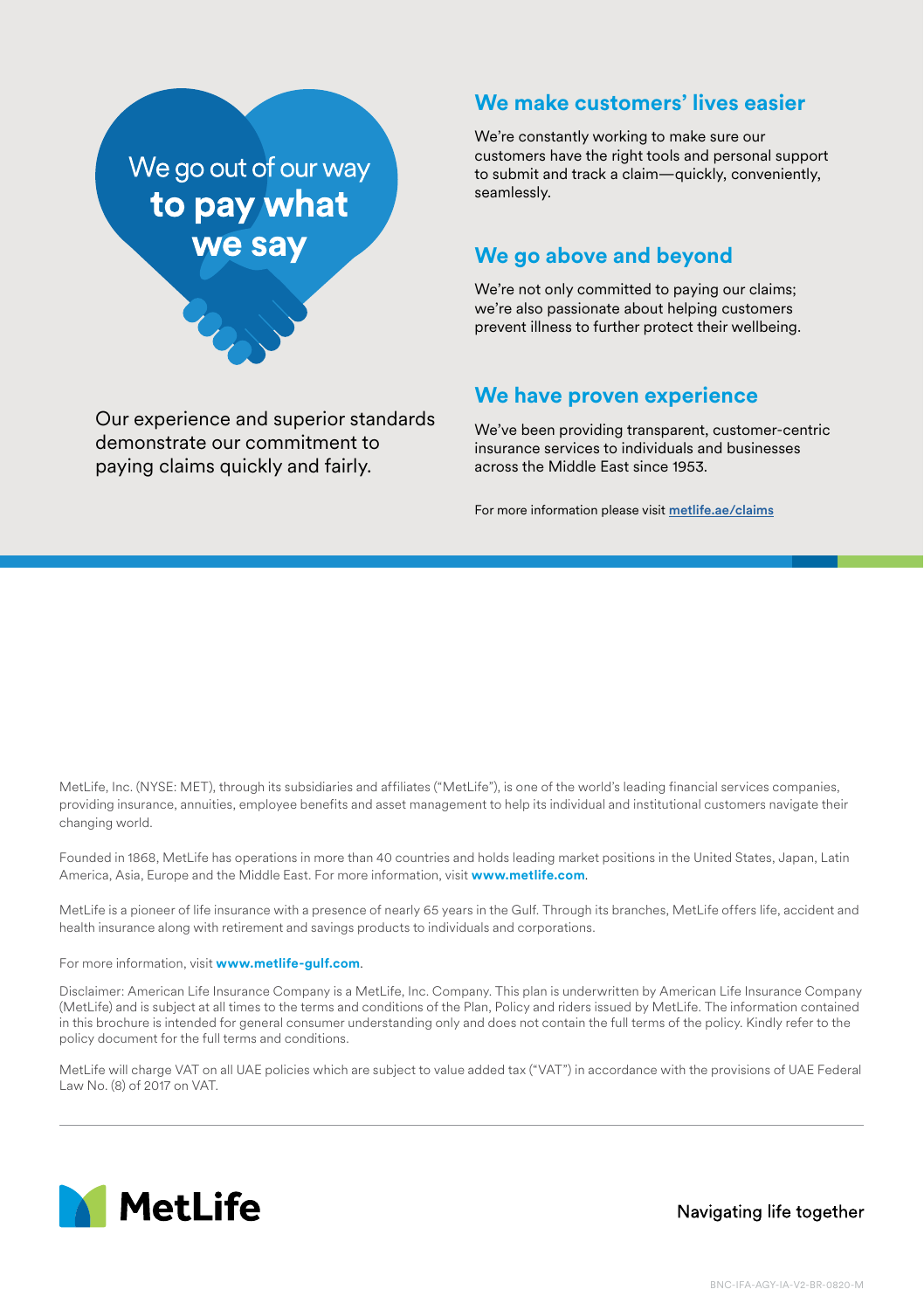

اصنع ثروة بالطريقة التي تناسبك





معاً على درب الحياة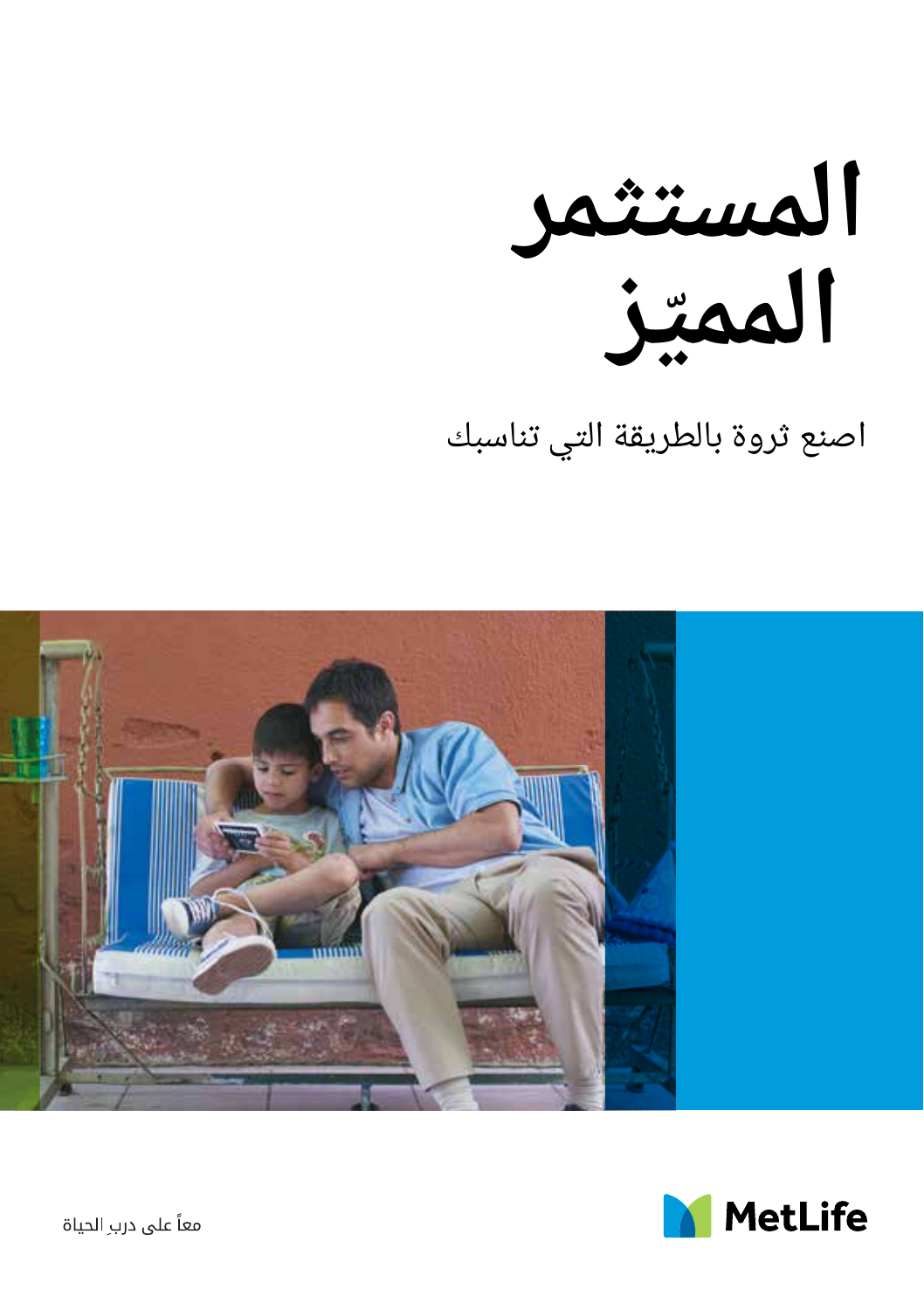**كبيرة ندرك أن لديك خططا ً لمستقبلك، لذلك تحتاج إلى برنامج يعرض عليك الفرصة لالستثمار على المدى الزمني القصير وجني الفوائد عندما ً على تحقيق أهدافك. تكون قادرا**

مع برنامج المستثمر المميّز، نتيح لك الحصول على فرصة استثمارية من شأنها أن تساعدك على زيادة قدرتك اليوم على االدخار للمستقبل الذي تحلم به.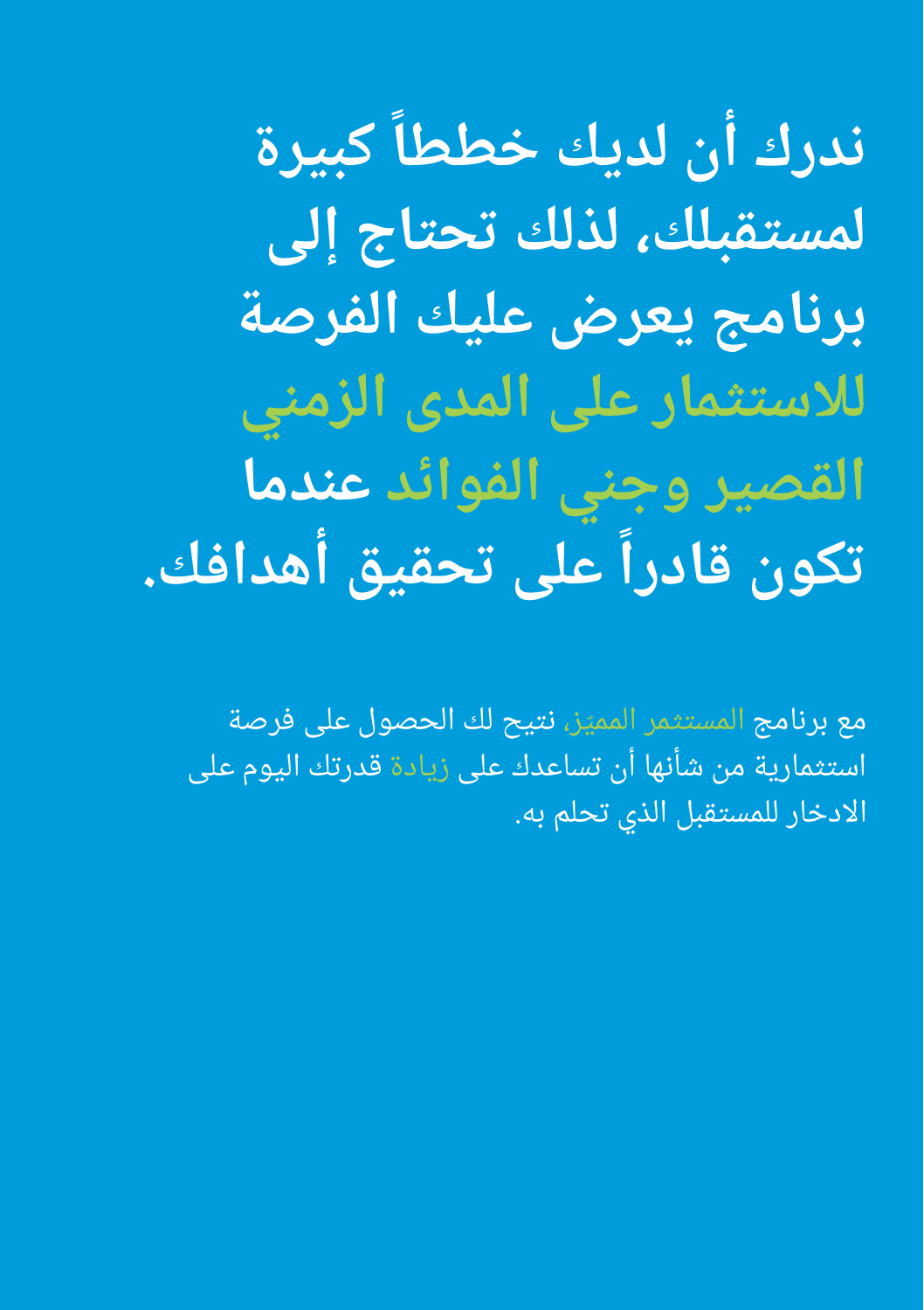## **نظرة عامة**

برنامج المستثمر المميز هو أحد حلولنا للادّخار والاستثمار، وهو مصمّم لتتمكّنوا من التحكّم ّ بمستقبلكم المالي، ومنحكم فرصة دفع القسط خالل فترة سنة واحدة ومن ثم تستمرون في الاستثمار حتى تكوّنون ثروتكم وتحققون أهدافكم. إنه البرنامج الأمثل لاستثمار المكافآت، ًوالإرث والأرباح من استثمارات اخرى او ببساطة الأموال التي تتدخرونها جانبا. إنه يقدّم منافع صحة ضمنية، كما من الممكن استخدامه كحل لالستثمار بالرأسمال لتأسيس أعمالك الصغيرة.

#### **كيفية عمل البرنامج**



tatat i <u>HM</u>

**اختر** قيمة القسط التي تناسب احتياجاتك.

**حدد فترة طريقة دفعك. يمكن الدفع شهرياً أو سنوياً.** ً



ا**ختر** استراتيجيتك الاستثمارية لتحقيق أهدافك وظروفك.

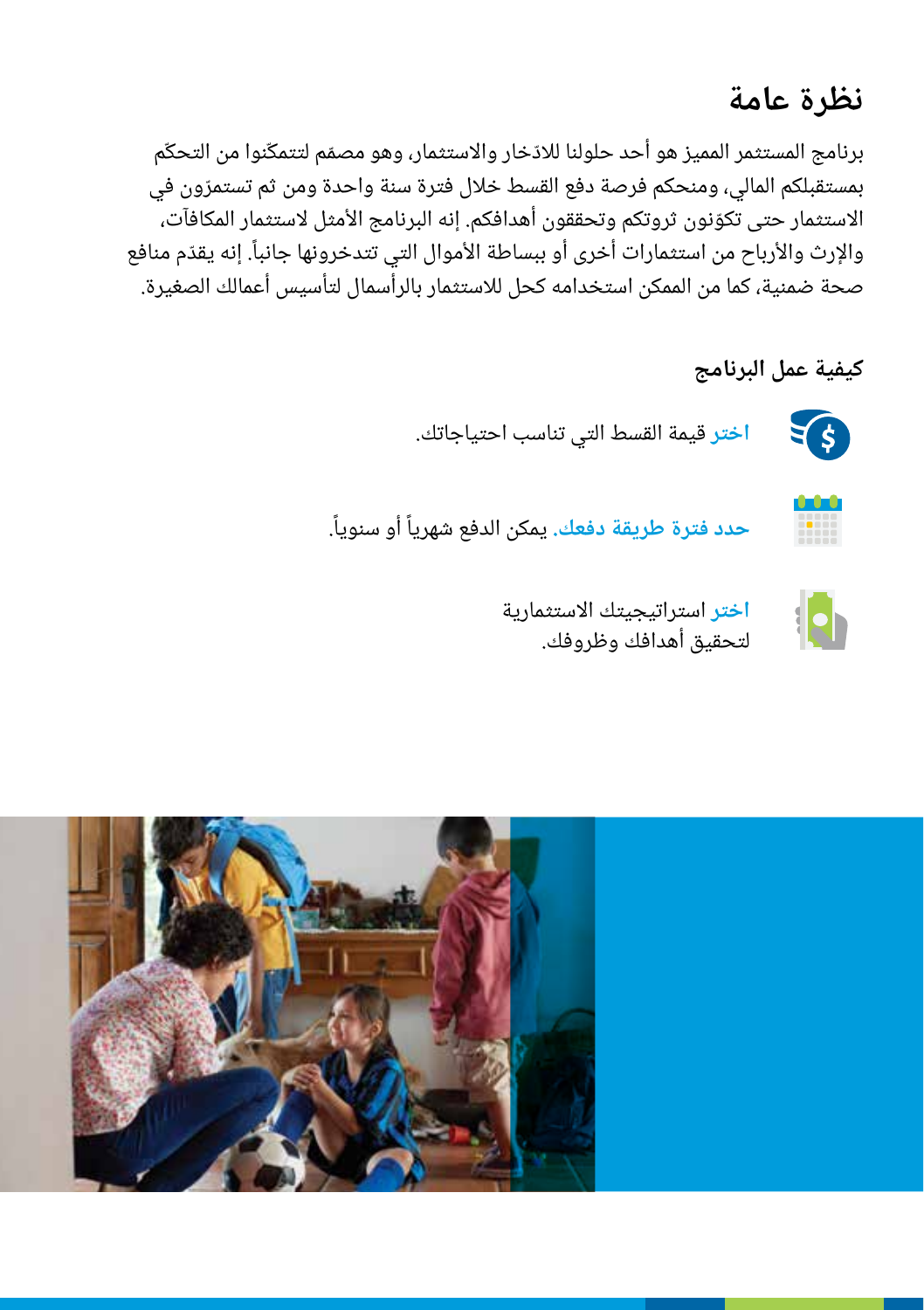**تعرف على ما يقدمه برنامجك التأميني، وخصص المنافع الخاصة بك**



**منافع ضمنية:** الرأي الطبي الثاني وبطاقة الخصم من متاليف

القسط يبدأ من **٣٠،٠٠٠ دولاراً أمريكياً في السنة** 





**مساهمة قصيرة األجل،** استثمار طويل األجل: ادفع لمدة سنة واحدة واستثمر حتى سن 95 عاما



قم بتخصيص برنامجك مع اختيار من بين **3** استراتيجيات **لالستثمار**



Y.

**:** يمنحكم هذا البرنامج **غطاء تأميني قابل للتنقل عالمي\*** التغطية العالمية عندما تغادرون اإلمارات العربية المتحدة

\* باستثناء الدول الخاضعة لعقوبات، وتطبّق الشروط والأحكام الأخرى



**ً** فترة المراجعة **المجانية 30 يوما**



**4 عمليات تصفية جزئية** مجانية في السنة كحد أقصى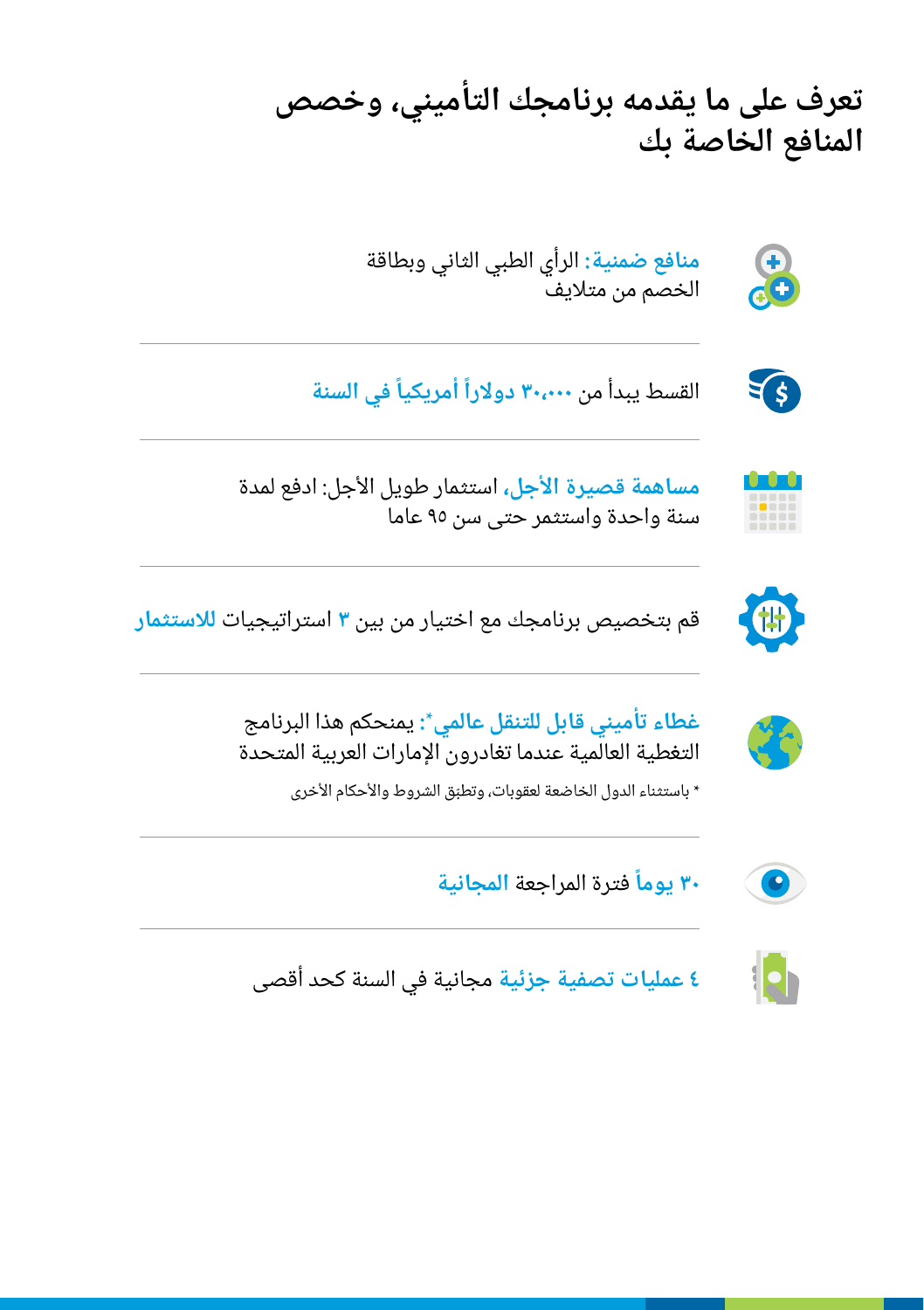## **الحد األقصى للمرونة**

ّ تكمن أهمية برنامج المستثمر المميز في إمكانية توافقه مع ظروفك المتغيرة ومن ثم يمكنك تحويل من استراتيجية استثمار إلى أخرى في أي وقت وذلك من أجل االستفادة من أحوال السوق المواتية وحماية قيمة حسابك من تقلبات السوق المحتملة.

> بناء على مدى تحملك للمخاطر ، يمكنك اختيار تخصيص مساهماتك في إحدى الإستراتيجيات الاستثمارية الخاصة بنا: محافظة، متوازنة أو جريئة.



يمكنك أيضاً زيادة مساهماتك في أي وقت خلال البرنامج.

**مالحظة:** إن قيمة حافظتكم االستثمارية غير مضمونة وخاضعة ألداء الصناديق االستثمارية الفعلية.

## **سهولة الوصول إلى استثماراتك**

على الرغم من أنه يوصى بااللتزام بالبرنامج وإعطاء استثماراتك الوقت الالزم للنمو، إال أنك سوف تشعر بالسعادة حين يمكنك الوصول إلى أموالك بسهولة مع برنامج المستثمر ّ المميز، وذلك إذا ما دعت الحاجة إليها.

ّ يحق لك في برنامج المستثمر المميز إجراء أربع تصفيات جزئية مجانية في كل سنة لمساعدتك في تغطية النفقات غير المتوقعة عند الحاجة. وتخضع عمليات التصفية الجزئية للشروط واألحكام وسوف تقلل من قيمة حسابك.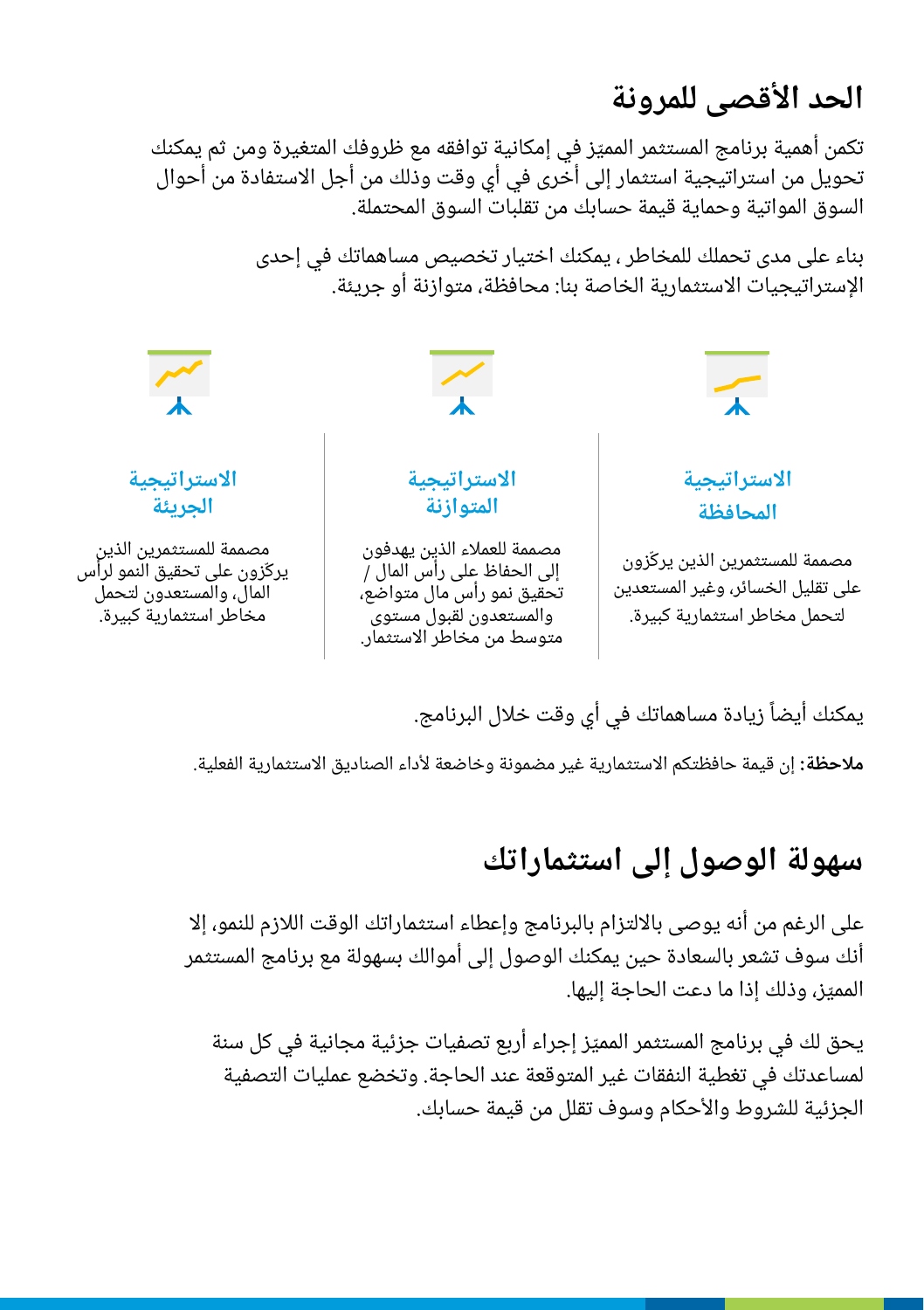# **المنافع الصحية اإلضافية المدرجة**

باإلضافة إلى االهتمام برفاهيتك المالية، فإننا نرغب في المساعدة أيضاً في الحفاظ على صحتك. ولهذا السبب يمنحك البرنامج منافع ضمنية لتعزيز صحتك.

## **يقدم لك هذا البرنامج المنافع الضمنية التالية:**



### **الرأي الطبي الثاني**

تتوفر أيضاً خدمة الرأي الطبي الثاني المجانية من المراكز الطبية المشهورة في الولايات المتحدة الأمريكية. سيساعد طبيب متمرس ومتخصص ضمن مجال مرضك بالتأكد من صحة التشخيص المُقدم والعلاج الأكثر فاعلية الذي يجب أن تتلقاه.



#### **بطاقة الخصم من متاليف**

تقدم لك بطاقة الخصم من متاليف ما يصل إلى %30 خصومات حصرية لدى بعض مقدمي الرعاية الطبية في اإلمارات العربية المتحدة، شاملاً علاج الأسنان والنظر.

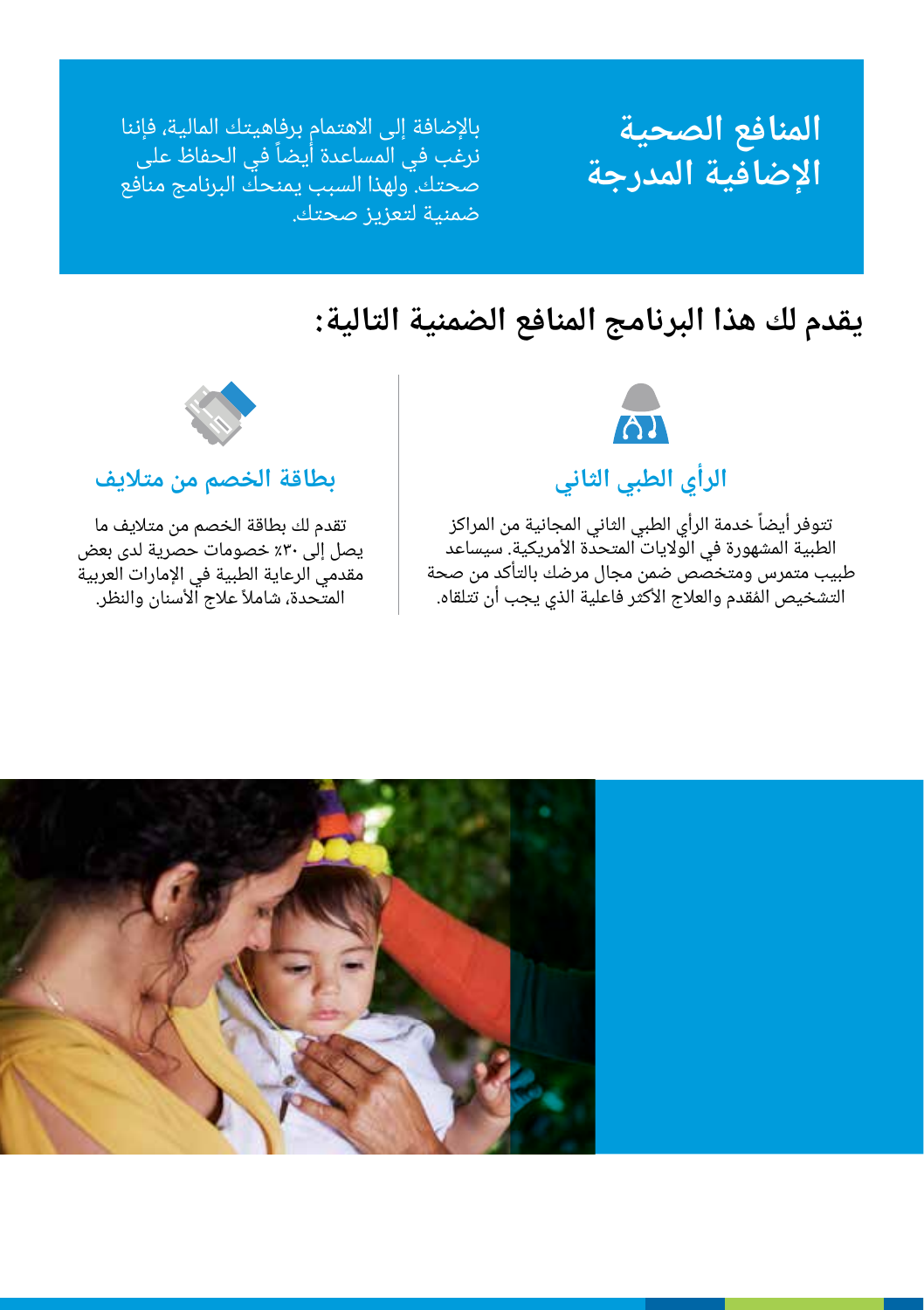# **شرح موجز: تفاصيل إضافية عن البرنامج**

## **موجز البرنامج:**

|                              | تفاصيل البرنامج                                                 |
|------------------------------|-----------------------------------------------------------------|
| الفئة العمرية عند الإصدار    | من شهر إلى ٨٥ عاماً                                             |
| العمر عند الاستحقاق          | ۹۵ عاماً                                                        |
| فترات المساهمة               | يدفع القسط لمدة سنة واحدة                                       |
| العملة                       | الدولار الأمريكي                                                |
| خيارات المحفظة الاستثمارية   | محافظة، متوازنة أو جريئة                                        |
| طرق دفع القسط                | شهرياً أو سنوياً                                                |
| الحد الأدنى للقسط السنوي     | ۳۰،۰۰۰ دولار أمريکي                                             |
| الحد الأقصى للقسط السنوي     | ۱۰،۰۰۰،۰۰۰ دولار أمريکي                                         |
| منفعة فقدان الحياة           | ١٠١٪ من قيمة الحساب                                             |
| خيارات الدفعات               | دفعة واحدة                                                      |
| التصفيات الجزئية             | ٤ عمليات تصفية جزئية مجانية في السنة تخضع لحدود<br>السحب القصوى |
| التحويل بين حسابات الاستثمار | غير محدود ومجاني                                                |

**مالحظة:** األقساط الظاهرة متضمنة لضريبة القيمة المضافة.